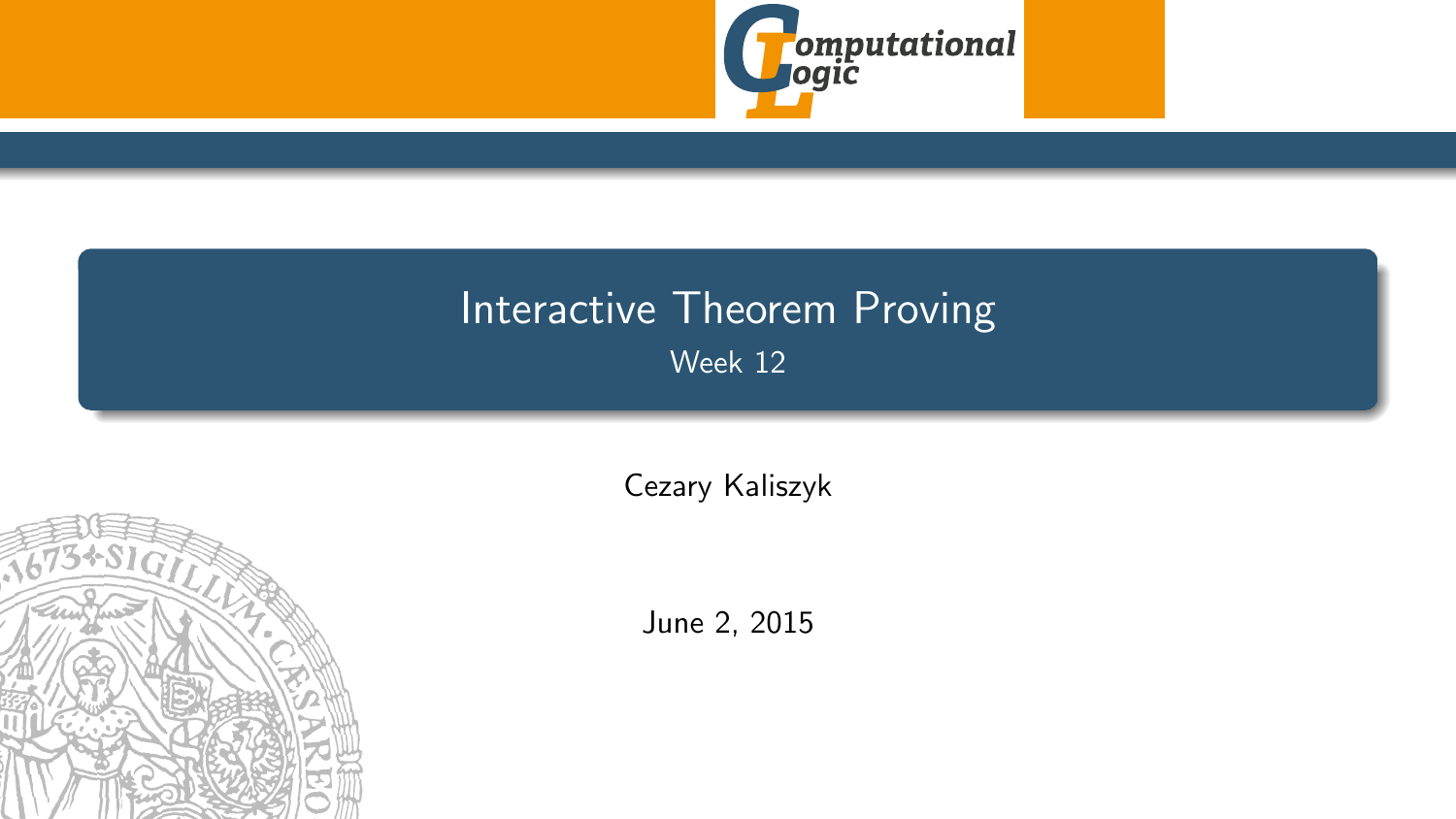

#### So far

Proof Assistants, HOL Light,  $\lambda_{\rightarrow}$ ,  $\lambda_P$ ,  $\lambda_2$ , Curry-Howard, Declarative Proof, Mizar, Proofs about Programs

### **Today**

- Logical Frameworks
- Isabelle
- Exam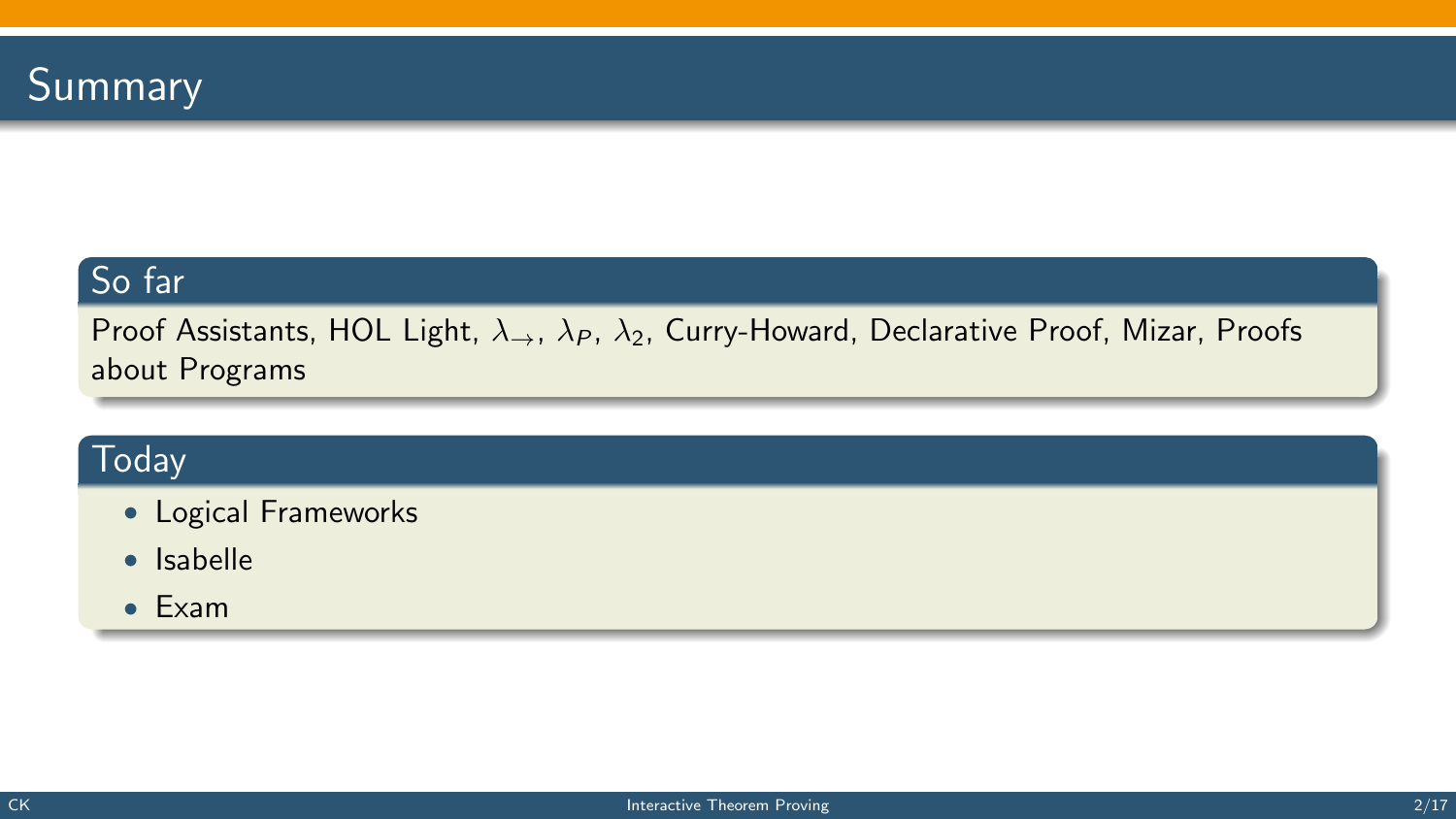# Logical Framework

#### A program (proof assistant)

- To define a logic
- Signature and provability
	- Usually: Objects, Functions, Rules
		- Type, Term
		- Application, Abstraction
		- The rules

• Provability reduced to problems in the program

#### **History**

- Rapid prototyping of deductive systems
- Automath, Edinburgh LF, Isabelle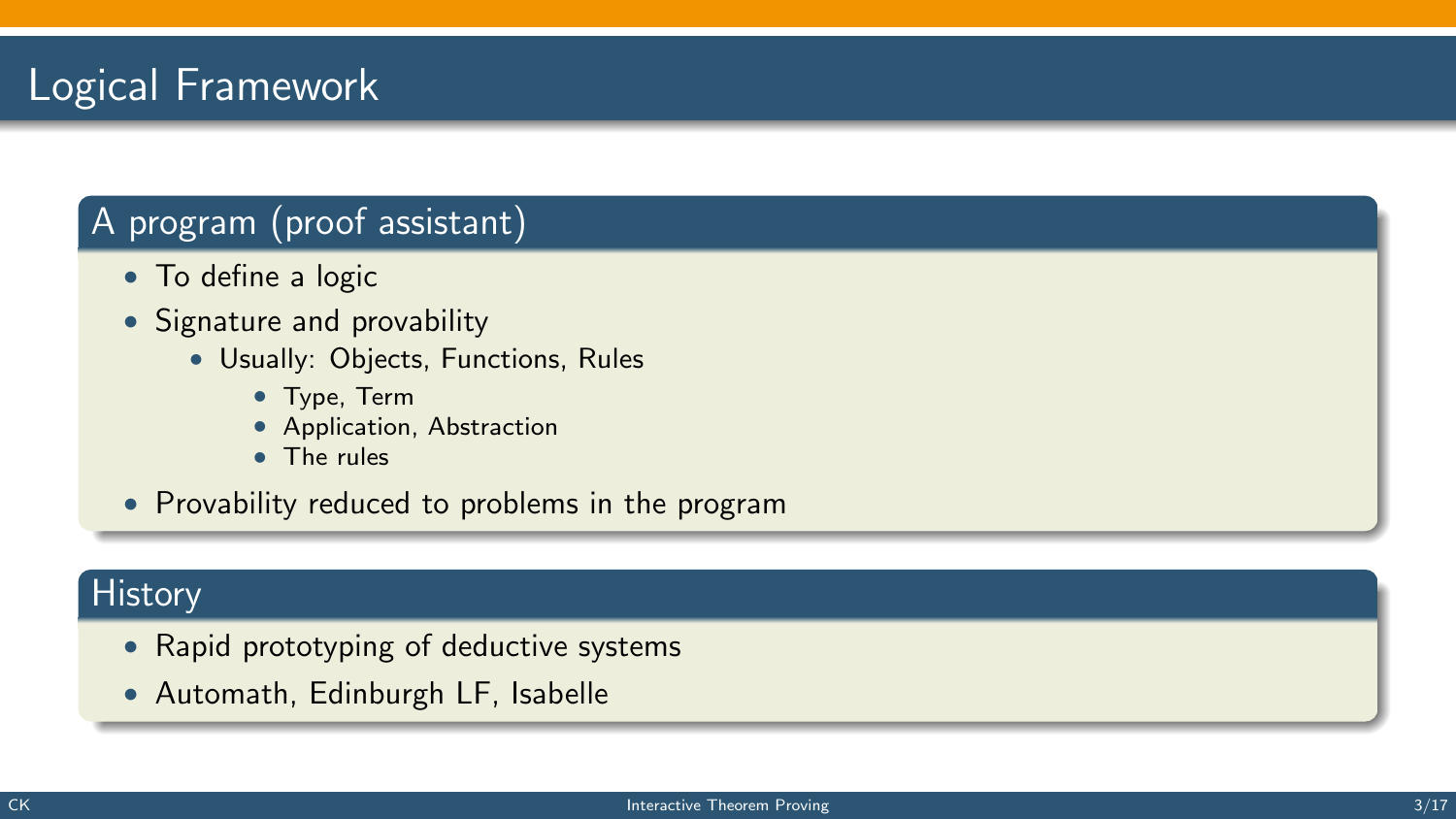# LF

- Meta-language:  $\lambda_P$  (very close to theory)
	- First-order dependent types  $+$  Curry Howard gives
	- objects, types and families of types
	- Church-Rosser, Strongly normalizing but no type inference.
- Representing a logic: Judgements as types
- Recent implementations: Twelf, MMT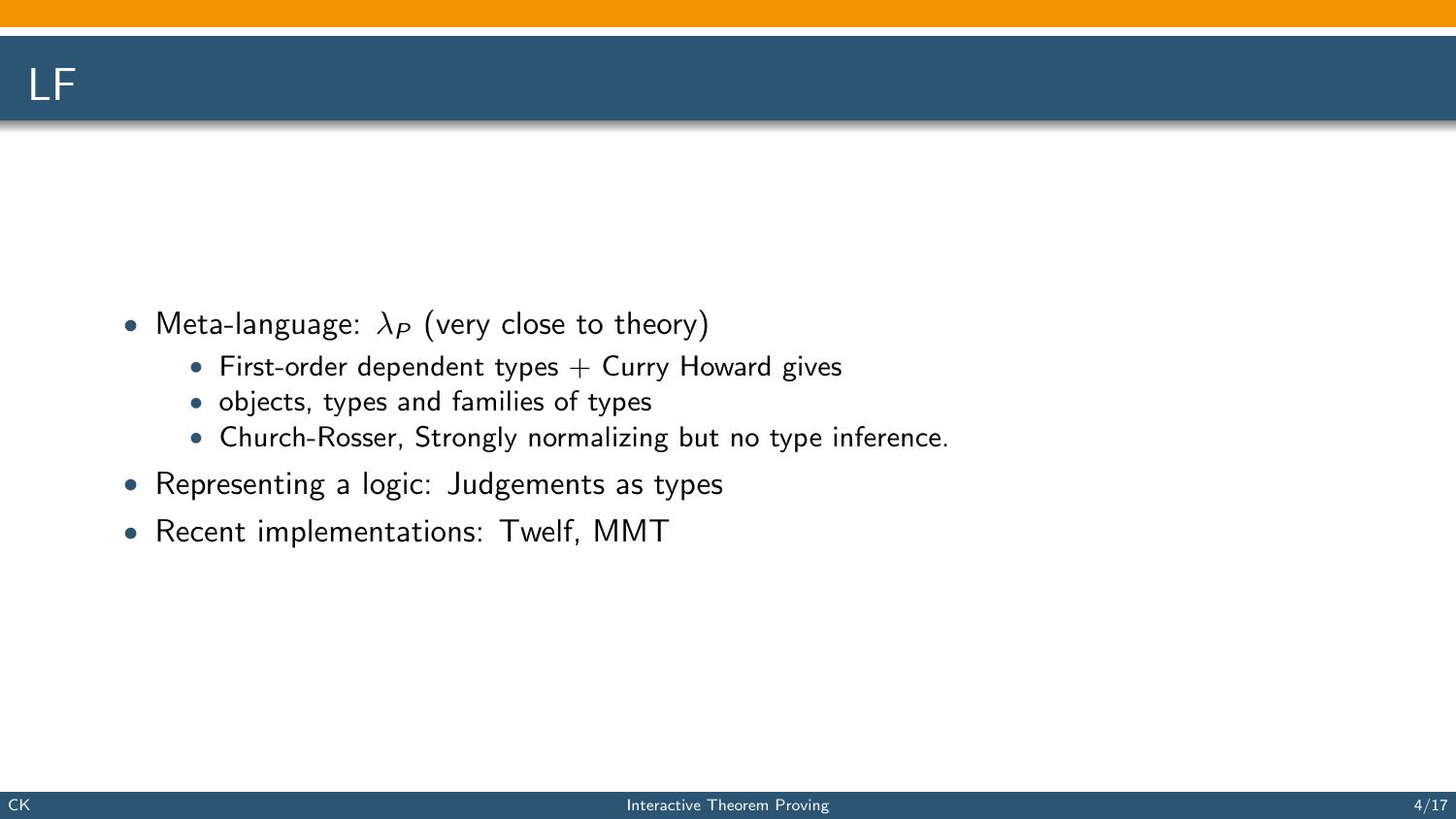# HOL in LF  $(1/2)$

```
holtype : type
         bool : holtype
         fun : holtype \rightarrow holtype \rightarrow holtype \rightarrow "1 \rightarrow 2"
         term : holtype \rightarrow type
         Abs : {A,B} (term A \rightarrow term B) \rightarrow term (A \Rightarrow B) "\lambda 3"
         Comb : {A, B} term (A \Rightarrow B) \rightarrow term A \rightarrow term B "3 ' 4"
         equal : {A} term A \Rightarrow (A \Rightarrow \text{bool}) "2 = 3"
         thm : term bool \rightarrow type " " 1"
         REFL : {A, X: \text{term } A} \vdash X = XTRANS : {A, X, Y, Z: \text{term } A} \vdash X = Y \rightarrow \vdash Y = Z \rightarrow \vdash X = ZMP : {p,q} \vdash p = q \rightarrow \vdash p \rightarrow \vdash qBETA : {A, B, F: \text{term } A \rightarrow \text{term } B, X: \text{term } A} \vdash (\lambda \ F) \text{'}X = (F \ X)MK_COMB : {A, B, F, G: \text{term } A \Rightarrow B, X, Y: \text{term } A} \vdash F = G \rightarrow \vdash X = Y \rightarrow \vdash F'X = G'YABS : {A,B, S,T:term A \rightarrow term B}({x: term A} \vdash (S x) = (T x)) \rightarrow \vdash \lambda S = \lambda TDEDUCT_ANTISYM_RULE : \{p,q\} (\vdash p \rightarrow \vdash q) \rightarrow (\vdash q \rightarrow \vdash p) \rightarrow \vdash p = qCK Interactive Theorem Proving COV Interactive Theorem Proving COV Interactive Theorem Proving COV 5/17
```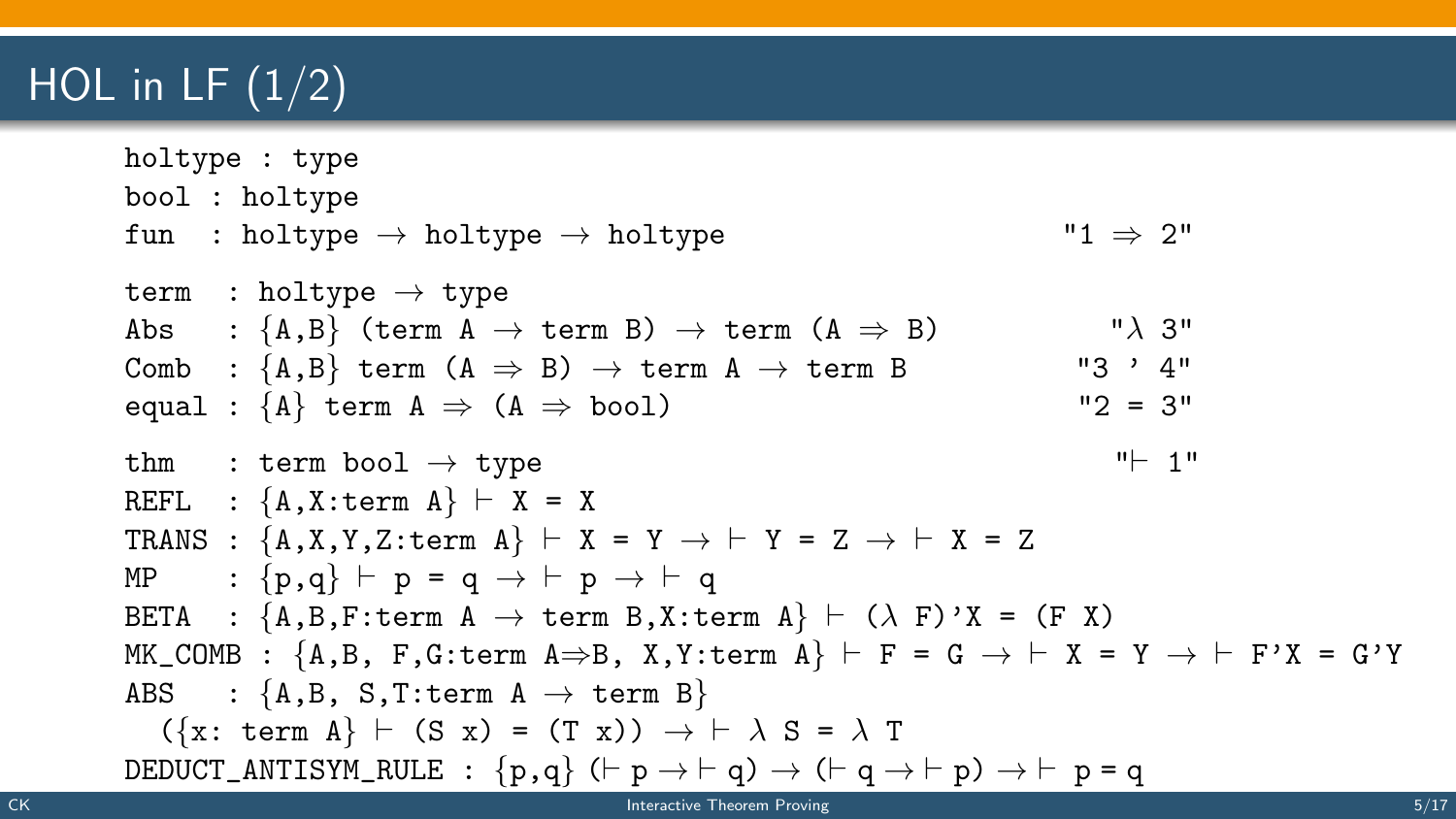# HOL in LF  $(2/2)$

```
extension definition =
    [n: nat] [A: holtype<sup>n</sup> \rightarrow holtype] [a: {T: holtype<sup>n</sup>} term (A T)]
       c : \{T\} term (A \ T)DEF : \{T\} \vdash (c T) = (a T)
extension new_basic_type_definition =
    [n:nat] [A: holtype<sup>n</sup> \rightarrow holtype]
    [P: {T: holtype<sup>n</sup>} term (A T) \Rightarrow bool][w: \{T: \text{holtype}^n\} \text{ term } (A T)][nonempty: {T: holtype<sup>n</sup>} \vdash (P T) ' (w T)]B : holtype<sup>n</sup> \rightarrow holtype
       abs : \{T\} term (B T) \Rightarrow (A T)
       rep : \{T\} term (A \ T) \Rightarrow (B \ T)rep_abs : \{T\} \{b: \text{term } (B T)\} \vdash (rep T) ' ((abs T) ' b) = b
       abs_rep : {T} {a: term (A T) } \vdash(P T) ' a = ((abs T) ' ((rep T) ' a) = a)
```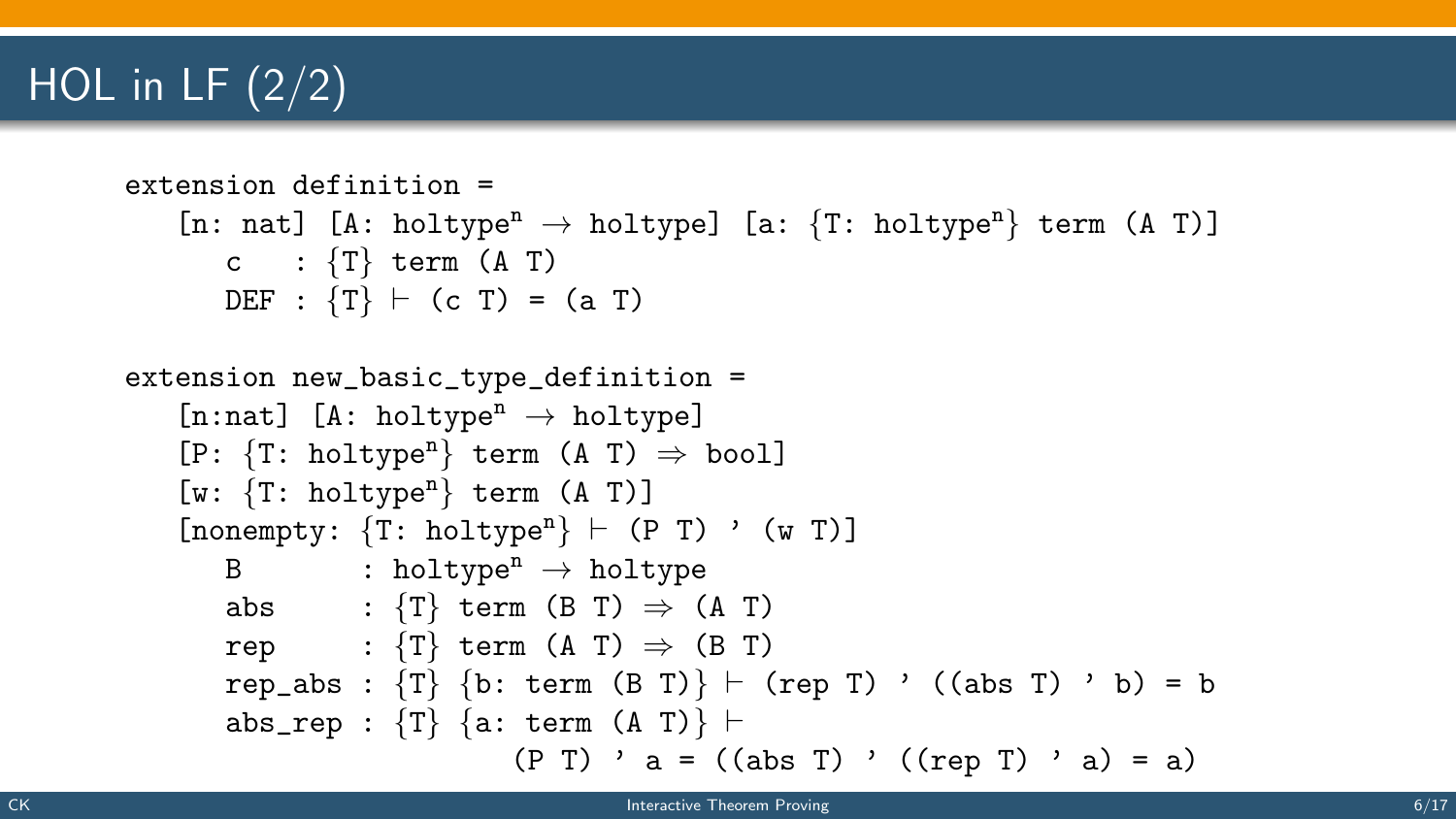# Isabelle

#### Kernel

- Implemented in SML
	- LCF style
	- Makes use of PolyML checkpointing, JIT, nat, ...
- Medium size
	- $(\approx 5{\text -}10 \text{ files})$
	- Higher order unification
	- Is code generation part of it?
- Weak type theory
	- Meta-logic Pure
	- Polymorphic types and type classes
	- Explicit connectives: Implication, Equality, Universal quantifier
	- Implicit: Conjunction, Meta-Existence
- Generic theorem prover
	- Larry Paulson: "Isabelle: The Next 700 Theorem Provers"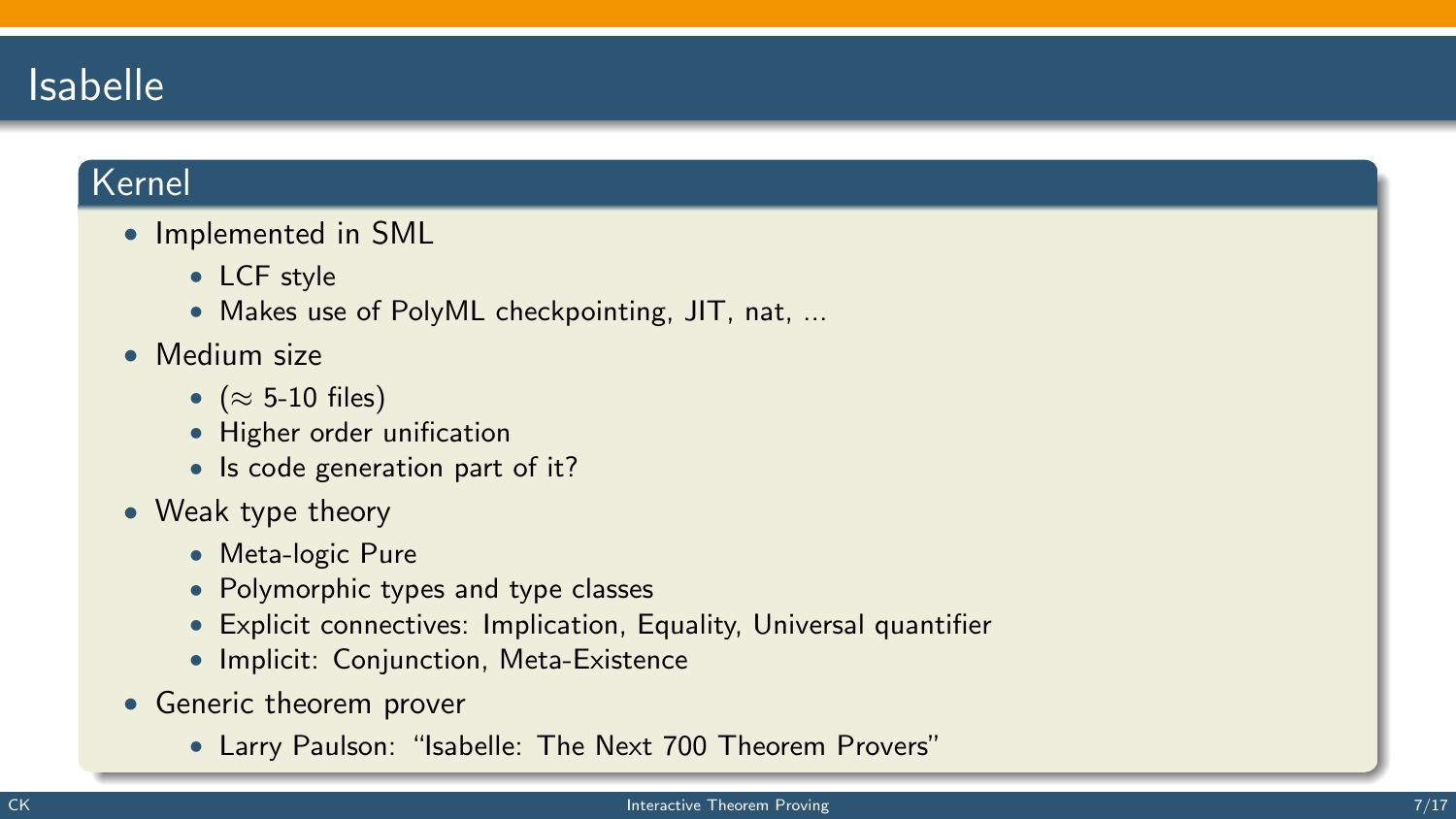# Object logics

- IFOL
	- FOL
		- ZF
		- LCF (original Edinburgh LCF logic and prover from 1972)
- CTT
	- First version by Martin-Löf in 1971 impredicative
	- After discovery of Girard's paradox later versions predicative
- HOL (minimally different from HOL Light)
- $TLA(+)$  (language for software/hardware specifications)
- $\bullet$  ...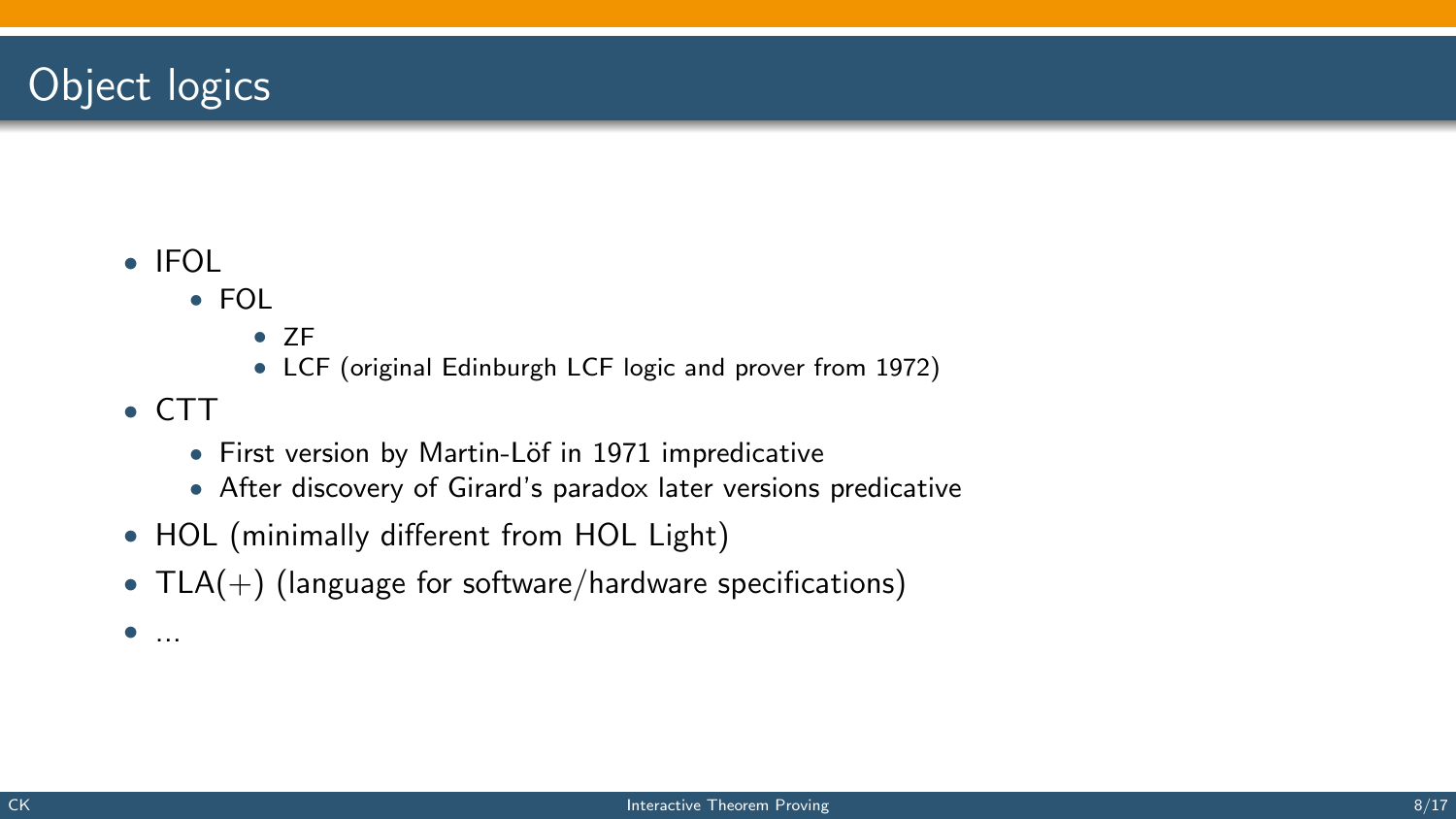# Defining a logic

typedecl o

```
axiomatization
  False :: o and
  conj :: "o \Rightarrow o \Rightarrow o" (infixr "\&" 35) and
  disj :: "o \Rightarrow o \Rightarrow o" (infixr "|" 30) and
  imp :: "o \Rightarrow o \Rightarrow o'' (infixr "-->" 25)
where
  conjI: PP == > Q == > P&Q" and
  conjunct1: "P\&Q ==> P" and
  conjunct2: "P\&Q == Q" and
  disjI1: "P == > P|Q" and
  disjI2: \mathbb{Q} \implies \mathbb{P}[\mathbb{Q}^n] and
  disjE: "P|Q ==> (P ==> R) ==> (Q ==> R) ==> R" and
  impI: "(P == > Q) == > P-->Q" and
  mp: "P--Q == P == Q" and
```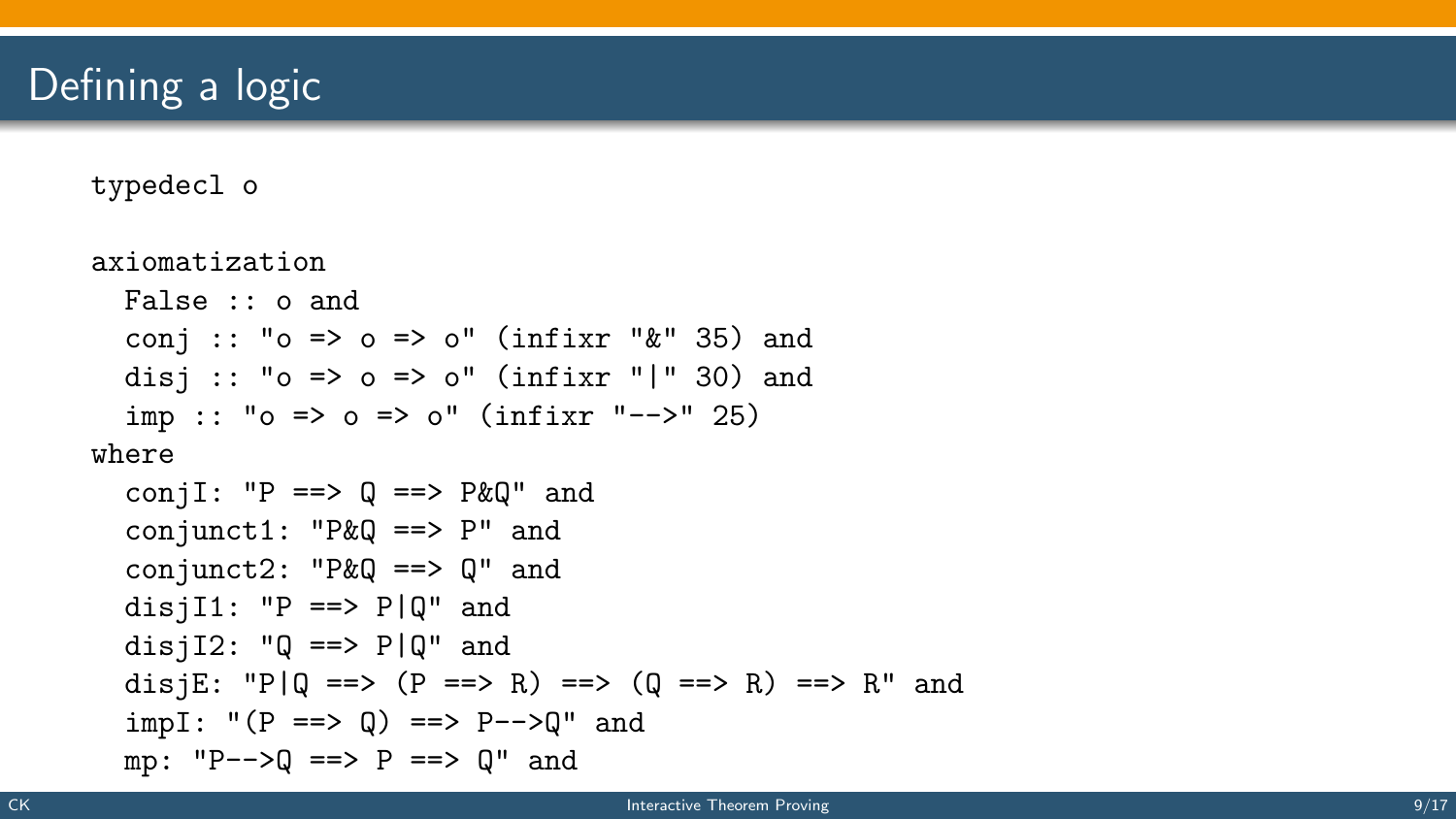Is the Isabelle representation of logic correct?

- Each axiom is sound with respect to the truth-table semantics
- Syntactic rule-by-rule translation
	- For each meta-proof there is a corresponding object proof

**Completeness** 

- Object proofs are translated to meta-proofs
	- By induction on the size of the proof-object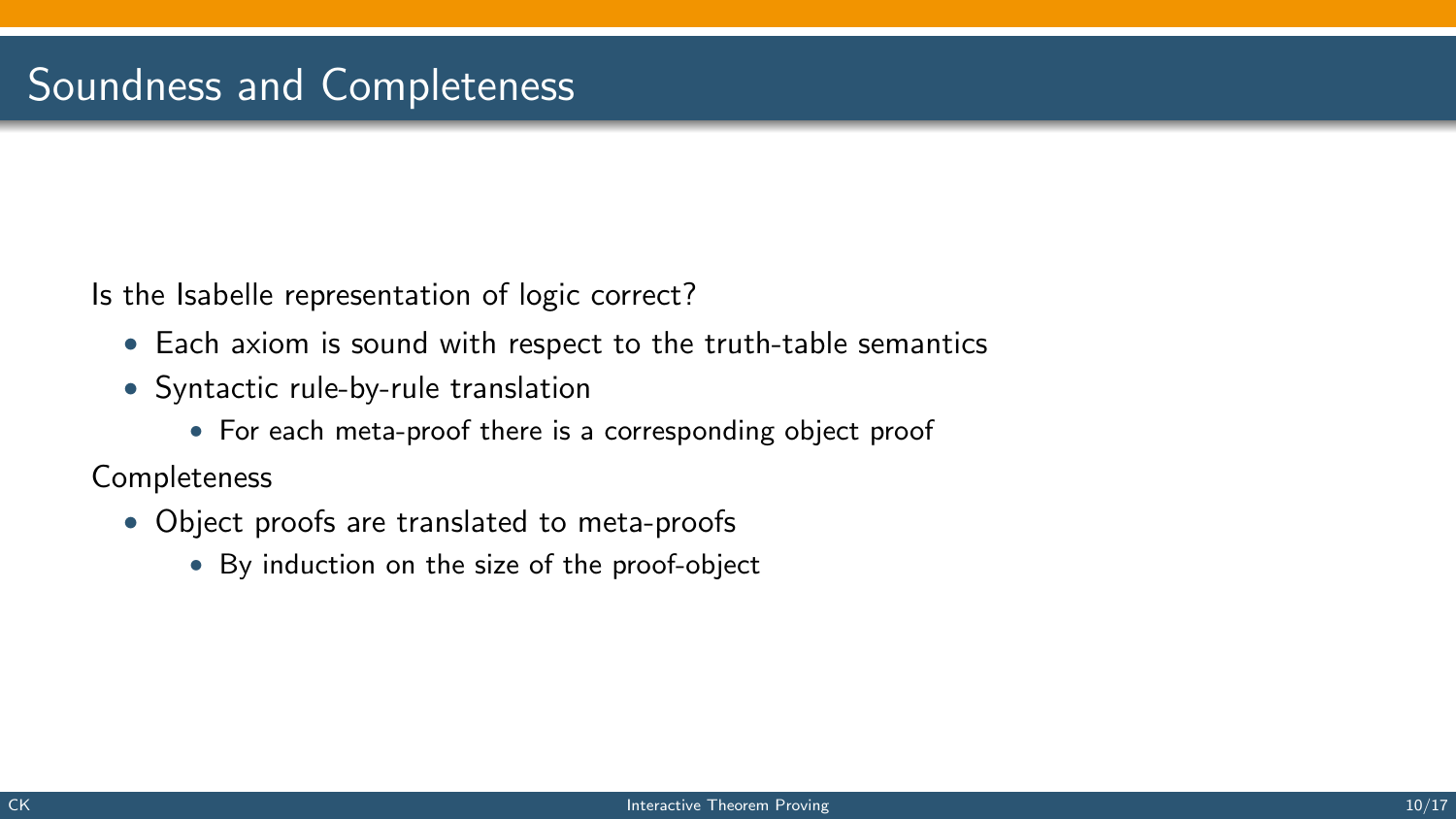## Intuitionistic logic with natural deduction Theory NJ

- First order logic (Prawitz, 1965)
- Combination of forward and backward reasoning

#### Rules

```
[ | P | ] = \Rightarrow [ | Q | ] = \Rightarrow [ | P \& Q | ][| P \& Q |] ==& > [| P |] [| P \& Q |] ==& > [| Q |][| P |] ==> [| P | Q |] [| Q |] ==> [| P | Q |][| P | Q |] ==> ([| P |] ==> [| R |]) ==>
                ([| Q |] ==> [| R |]) ==> [| R |]
([ | P | ] == > [ | Q | ]) == > [ | P-->Q | ][| P-->0 |] ==>| | P |] ==>| | Q |Quantifiers
```

```
(!(y) [ | P(y) | ] ) \implies [ | ALL x. P(x) | ][| ALL x.P(x) |] ==>| | P(a) |][| P(a) | ] ==> [| EXISTS x.P(x) | ][| EXISTS x.P(x) |] ==> (!(y)[| P(y) |] ==> [| R |]) ==> [| R |] CK Interactive Theorem Proving 11/17
```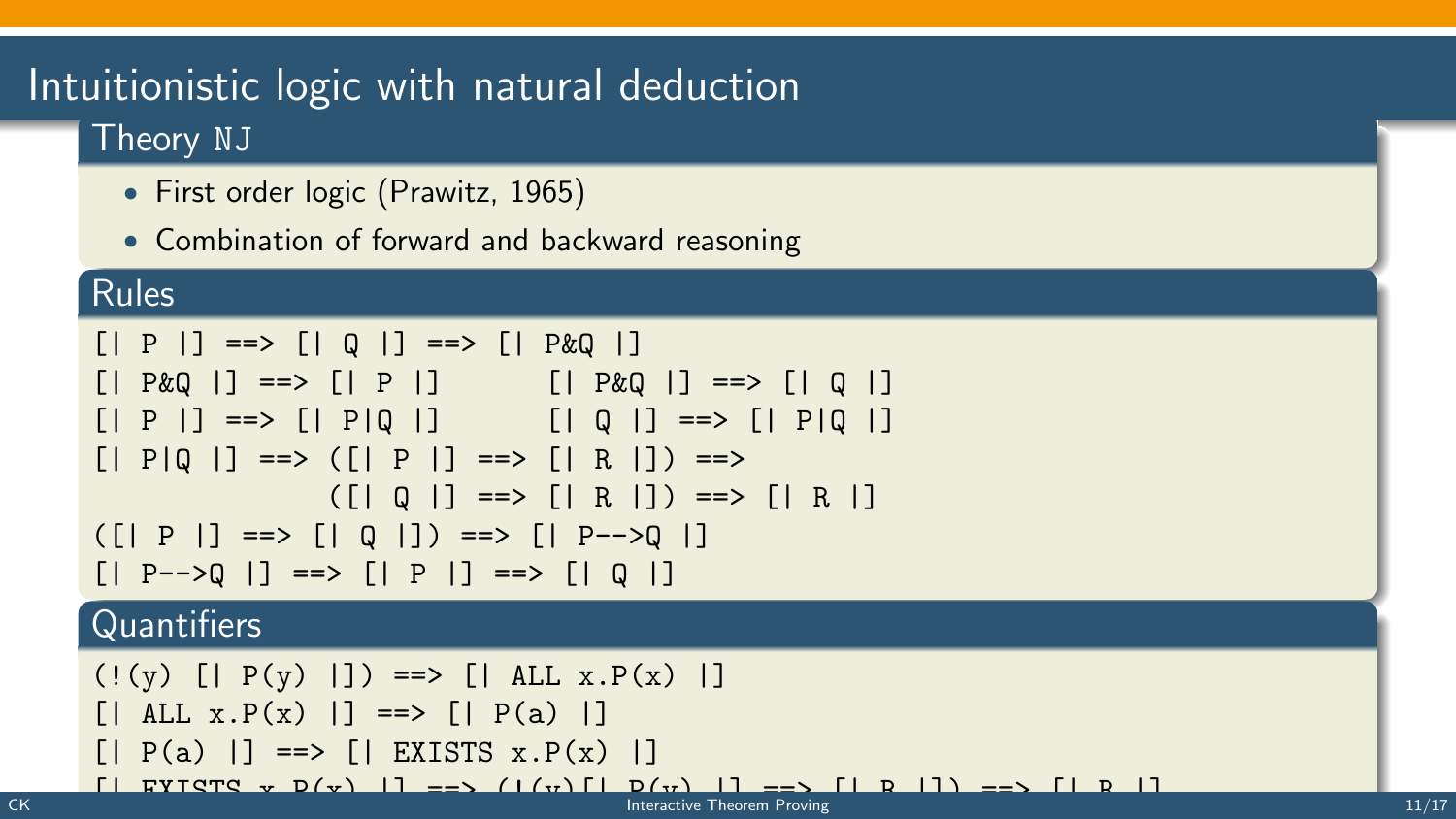# Constructive Type Theory

### Theory CTT

- Extensional version of Martin-Löf Type Theory
- Normally: Typing judgements  $(a(...) \in A(...)$
- But also: being a family of types over  $A(B(x))$  type)

### Rules

```
[| A \text{ type } |] ==> [| B \text{ type } |] ==> [| A+B \text{ type } |][ | a: A | ] ==& [ | B type | ] ==& [ | inl(a): A+B | ][| p: A+B |] ==> (!(x)[| x: A |] ==> [| c(x): C(inl(x)) |]) ==>
                     (!(y)[| y: B |] ==> [| d(y): C(inr(y)) |]) ==>
                     [ when(p, c, d): C(p) |]
\lceil \cdot | a: A \lceil \cdot | ==> (!(x)\lceil \cdot | x: A \lceil \cdot | ==> \lceil \cdot | c(x) : C(inl(x)) \rceil \rceil ==>
                   (!(y)[| y: B |] ==> [ | d(y): C(inv(y)) | ] =>[ when(inl(a),c,d) = c(a): C(inl(a)) |]
```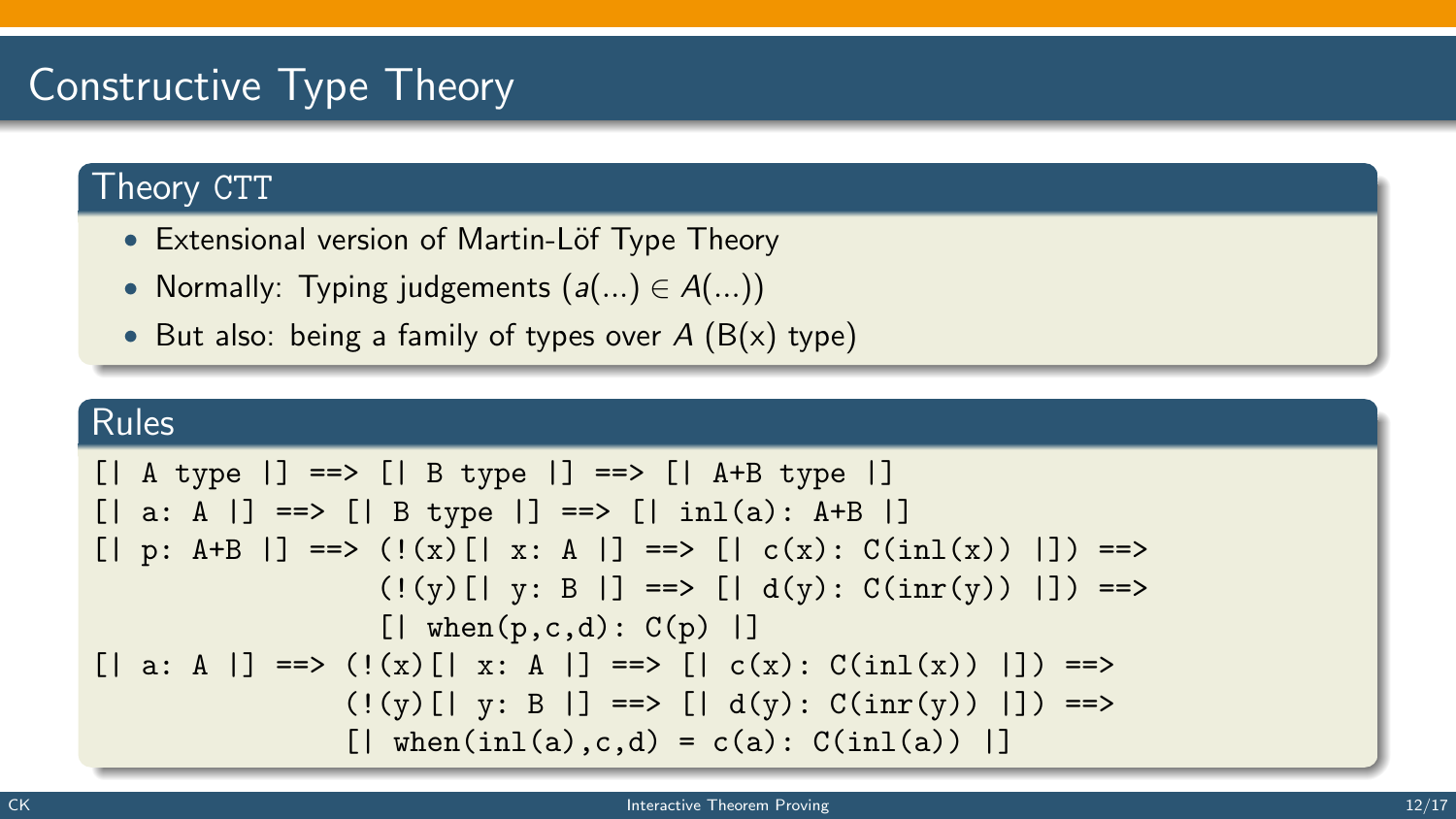# Intuitionistic and Classical FOL

### Theories IFOL and FOL

• Sequent calculus with sequent variables

### Sequents, Thinning, Cut

|  |  | $[$   \$H, P, \$G $]$ + \$E, P, \$F $]$                  |  |  |  |  |                                                                       |  |  |
|--|--|----------------------------------------------------------|--|--|--|--|-----------------------------------------------------------------------|--|--|
|  |  | $[$   \$H  - \$E, \$F  ] ==> $[$   \$H  - \$E, P, \$F  ] |  |  |  |  |                                                                       |  |  |
|  |  |                                                          |  |  |  |  | $[   $H   - $E, P   ] = > [   $H, P   - $E   ] = > [   $H   - $E   ]$ |  |  |

#### Conjunction and Negation

[| \$H |- \$E, P, \$F |] ==> [| \$H |- \$E, Q, \$F |] ==> [| \$H |- \$E, P&Q, \$F |] [| \$H, P, Q, \$G |- \$E |] ==> [| \$H, P&Q, \$G |- \$E |] [| \$H, P |- \$E, \$F |] ==> [| \$H |- \$E, ~P, \$F |] [| \$H, \$G |- \$E, P |] ==> [| \$H, ~P, \$G |- \$E |]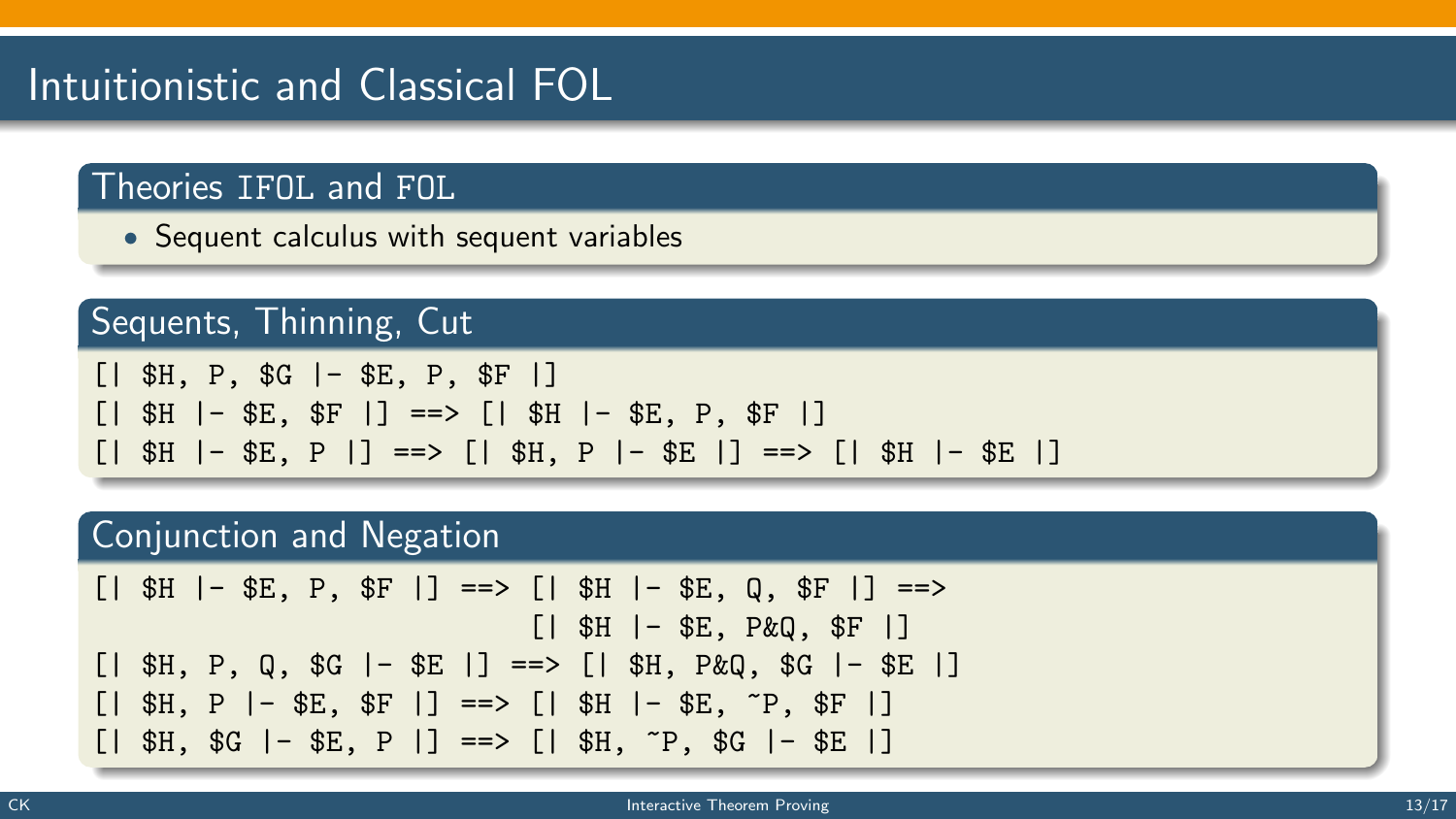# Zermelo-Fraenkel set theory

#### Theory ZF

- Based on FOL
	- Axioms of ZF are complex
- Extensionality is defined using subsets
- Power-set axiom states that  $A \in Pow(B) \iff A \subseteq B$
- Limited comprehention using Collect
- Replacement axiom separate Replace
- Isabelle formalizes schemes using function variables

```
Collect(A, P) == a:A & P(a)Replace(f, B) == EXISTS a. a:B & c=f(a)
```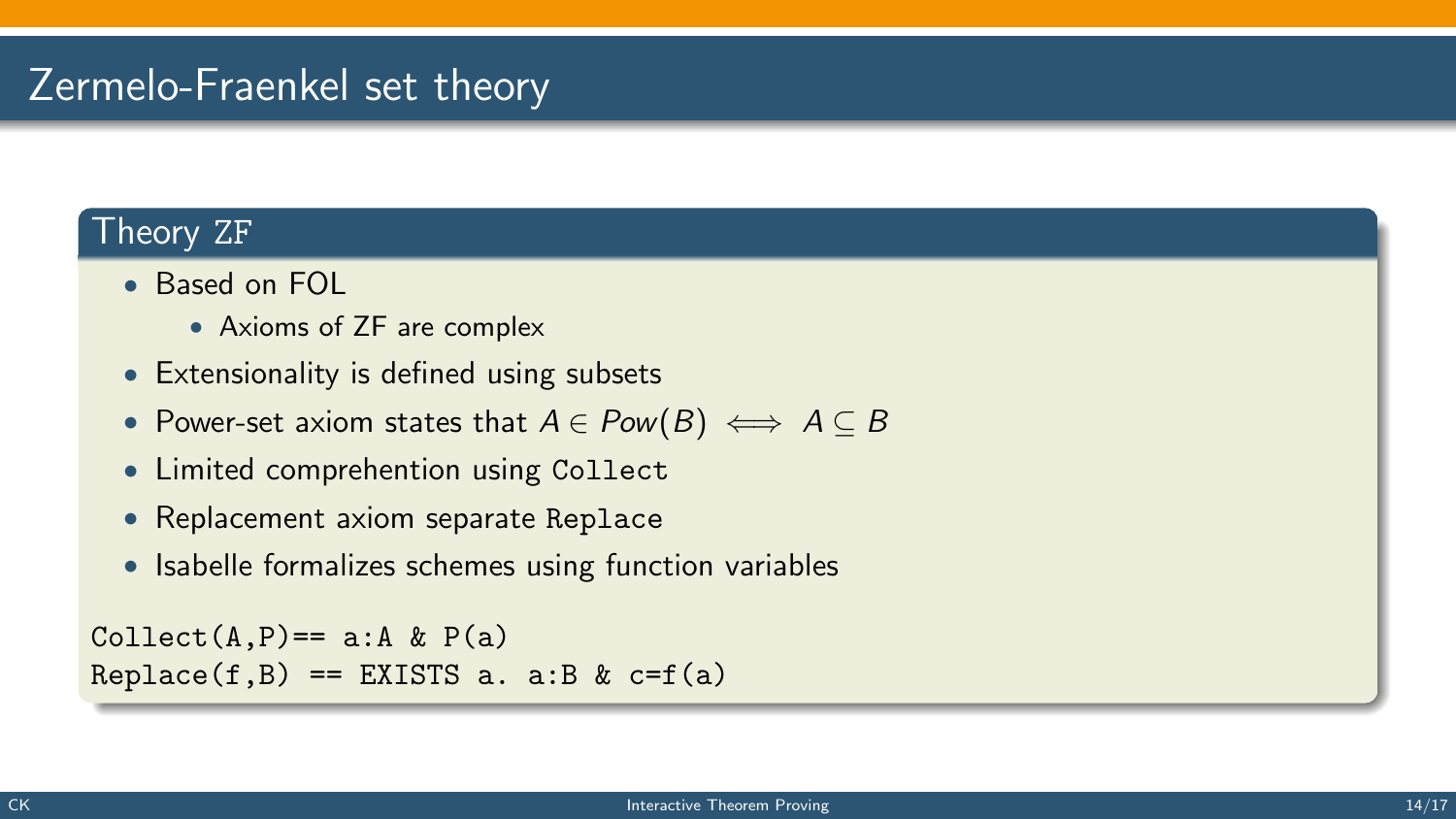

# Looking at the theory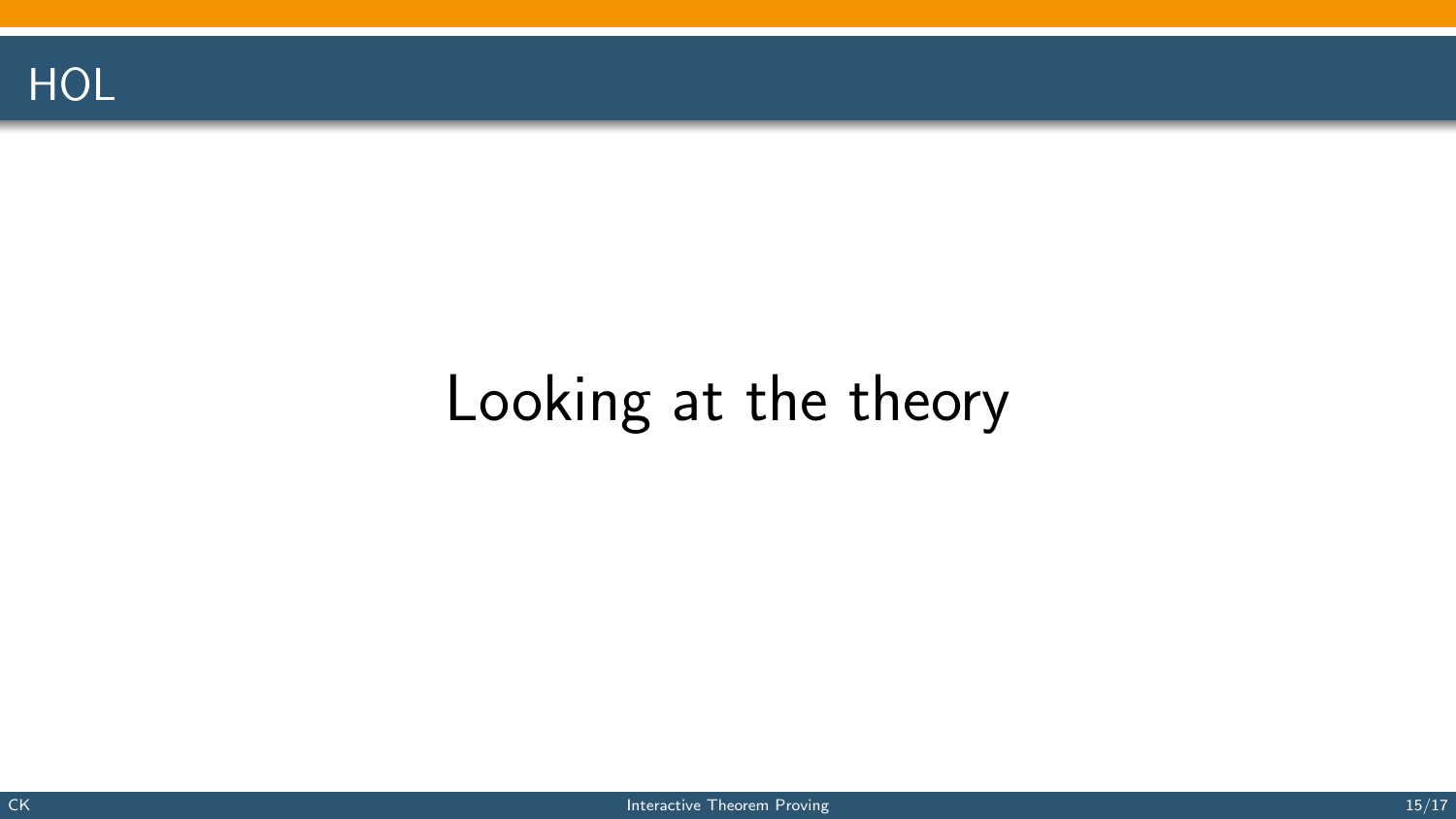# Isabelle: Contesting for the biggest formal library

### $HOL + Other Logics$

ZF, CTT, TLA+

#### **Efficiency**

Object-Logic, but PolyML+JIT, Checkpointing, Limited proof objects

#### Code Generation

Number of supported languages, JIT, External compilation

### HOL: Big Library  $+$  AFP

Math, Protocols, Algorithms, Programs

#### Isar

Declarative proof, Tactics, Access to ML